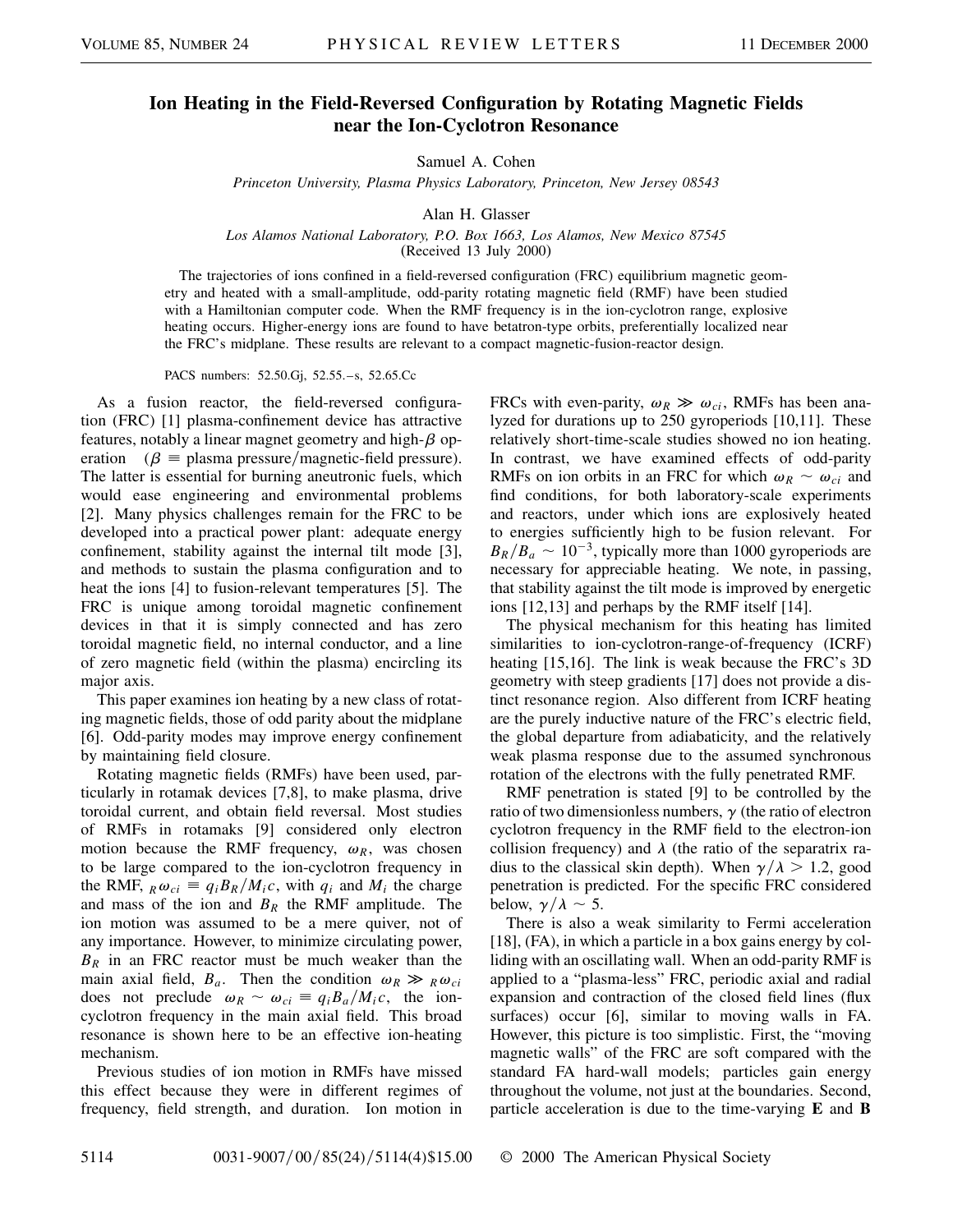fields and may be perpendicular or parallel to the moving magnetic walls. Finally, the FRC-RMF geometry is fully 3D, hence no KAM surfaces should exist and Arnold diffusion and Lévy trajectories are expected [19].

Our study is of single-particle trajectories in the fields of the FRC and RMF. This is appropriate if the collisionality is sufficiently low. A low-collisionality criterion is that the ratio of system size,  $r<sub>s</sub>$ , to collision length,  $\lambda_c$ , be small, i.e.,  $r_s/\lambda_c < 0.1$ . For Coulomb collisions, this corresponds to  $E_m^2/n_i r_s > 10^{-11}$ , where  $r_s$  (cm) is the separatrix radius of the FRC,  $E_m$  (eV) is the minimum ion energy, and  $n_i$  (cm<sup>-3</sup>) is the plasma density. At  $n_i = 10^{14}$  cm<sup>-3</sup>,  $E_m = 100$  eV for a 10-cm radius device. The explosive heating described here allows particles to make a quick transition from marginally collisional to fully collisionless.

The confining magnetic field of the FRC is described inside the separatrix as an elongated Hill vortex [17],  $rA_{\phi} = \psi_0 (r^2/r_s^2) (1 - r^2/r_s^2 - z^2/z_s^2)$  with  $A_{\phi}$  the azimuthal vector potential,  $\psi_0 = B_a r_s^2/2$ , and  $B_a$  the field strength at the midpoint. The *x* points are at  $\pm z_s$ . To be fusion relevant, the final ion energy must exceed  $\sim$  10 keV for D-T and  $\sim$ 40 keV for D-He<sub>3</sub> [20]. This imposes constraints on the size and field strength. For the sample calculations shown later, we fix  $B_{a} = 20$  kG. At this field, deuterium ions have  $\omega_{ci} \sim 10^8$  Hz and 3.6 MeV  $\alpha$ particles (fusion-reaction products) have a 10-cm gyroradius. We assume the FRC to be elongated,  $\kappa = z_s/$  $r<sub>s</sub> = 5$ , due to the favorable effect on tilt stability and, as shown below, to improve heating. We designate this as the reference FRC (RFRC). The vacuum field specified outside the separatrix [21] forms magnetic cusps near the *x* points, at elevations of  $z \sim \pm 52$  cm. Low confining field strength near the *x* points and in the cusp region outside the separatrix creates potential loss channels for ions. The vector potentials for the odd-parity RMF are given by  $(A_r, A_z, A_{\phi})_{odd} = (2B_R/k)[I_0(\xi)\cos kz$  ×  $\sin\psi$ ,  $-I_1(\xi)$  sinkz  $\sin\psi$ ,  $I_0(\xi)$  coskz cos $\psi$  where  $\psi$  $\phi - \omega_R t$ ,  $\xi \equiv kr$ ,  $k = l\pi/\kappa r_s$  is the wave number of the RMF,  $l$  is the axial mode number, and the  $I_m$  are modified Bessel functions. Near  $z = 0$ , the axial component  $A<sub>z</sub>$ and the electric field due to its time derivative are small compared to the corresponding  $r$  and  $\phi$  components.

Using a computer code RMF\_1.13, we numerically integrate the six nonlinear differential equations comprising Hamilton's equations,  $H = (1/2M_i) [(p_r - q_iA_r/c)^2 +$  $(p_z - q_i A_z/c)^2 + (1/r^2)(p_{\phi} - q_i r A_{\phi}/c)^2$ :  $\dot{r} = \partial H/c$  $\partial p_r, \dot{z} = \partial H/\partial p_z, \dot{\phi} = \partial H/\partial p_\phi, \dot{p}_r = -\partial H/\partial r, \dot{p}_z =$  $-\frac{\partial H}{\partial z}$ , and  $\dot{p}_{\phi} = -\frac{\partial H}{\partial \phi}$ , with an adaptive multistep method [22]. No electrostatic potential is included; such a potential has been predicted [23], but has not been verified. It will be the subject of a future study. Because *H* depends on  $\phi$  and *t* only through  $\psi$ , the transformed Hamiltonian  $K \equiv H - \omega p_{\phi}$  is conserved. *K* is used to monitor the accuracy of numerical integration; it is conserved to a relative tolerance  $\leq 10^{-3}$  in all runs reported here, even while some of these runs required  $\sim 10^8$ integrator steps.

In a typical code run, a 100-eV deuteron is initialized at a position inside the RFRC's separatrix. Other initial parameters are the angles of the particle's velocity, and the phase, frequency, and amplitude of the RMF. Deuterons with 100 eV perform cyclotron orbits, unless they are very close to the O-point null line, in which case they may perform null-line-crossing betatron orbits. In an FRC, ioncyclotron orbits drift in one toroidal direction, antiparallel to the FRC current, while betatron orbits drift in the opposite direction. (An intermediate class of null-line-crossing orbits, termed figure-8 orbits [24], may drift in either direction.) The sign of  $\omega_R$  is positive when the RMF rotates in the direction of the ion-cyclotron drift.

These types of orbit-following calculations are similar to those performed for ions and electrons in the magnetotail [25]. Complicated dynamics, such as Speiser orbits [26], have been observed, even though the calculations were only 2D and time-dependent fields, such as an RMF, were not included in the analyses.

The amplitude of the RMF-generated electric field in the RFRC,  $\mathbf{E} = -(\partial \mathbf{A}/\partial t)/c$ , is  $E \sim \omega_R r_s B_R/c$ 10 V/cm for  $B_R = 1$  G and  $\omega_R = \omega_{ci}$ . This field causes ion acceleration and deceleration,  $dH/dt = q_i \mathbf{E} \cdot \mathbf{v}$ , depending on the relative phase of the instantaneous electric field and the particle velocity. Acceleration predominates for low-energy particles.

For a typical code run, Fig. 1(a) shows deuteron energy *H* as a function of dimensionless scaled time  $\tau = t/\tau_{ci}$ , with  $\tau_{ci}$  the ion-cyclotron period at the midpoint field, for  $B_R = 20$  G, OMFAC  $\equiv \omega_R/\omega_{ci} = +0.95$ , and  $k =$  $\pi/50$ , i.e.,  $l = 1$ . The energy remains near 100 eV for  $\tau$  < 800. At  $\tau$  ~ 910, the energy begins an explosive growth from 400 eV to 6 keV, reached in  $\Delta \tau \sim 50$ . An enlarged view of this interval, Fig. 1(b), shows the main energy gains to occur in steps of half of an RMF period, displaying the absence of a sharp resonance. Energygaining steps are separated by several RMF periods. Returning to Fig. 1(a), the energy falls to less than 1 keV before growing to 17 keV at  $\tau \sim 3.6 \times 10^3$ , i.e.,  $t =$ 0.24 ms. When this trajectory is followed further, to  $\tau = 8 \times 10^4$ , the maximum energy rises only slightly, to 19.2 keV. In this simulation there is no evidence for diffusion to higher energies. The average energy over this run is 6.6 keV.

Most of the energy is gained from the  $r$  and  $\phi$  components of the RMF electric field, not from the weaker *z* component. As will be shown later, energy gain is strongly correlated with an RMF frequency in the ion-cyclotron frequency range, although the strong variation of the confining magnetic field strength precludes a sharp or continuous resonance. As a result, energy gain is primarily transverse to the confining magnetic field, contributing to high-energy particles being well confined and preferentially localized to the neighborhood of the midplane. Figure 1(c) shows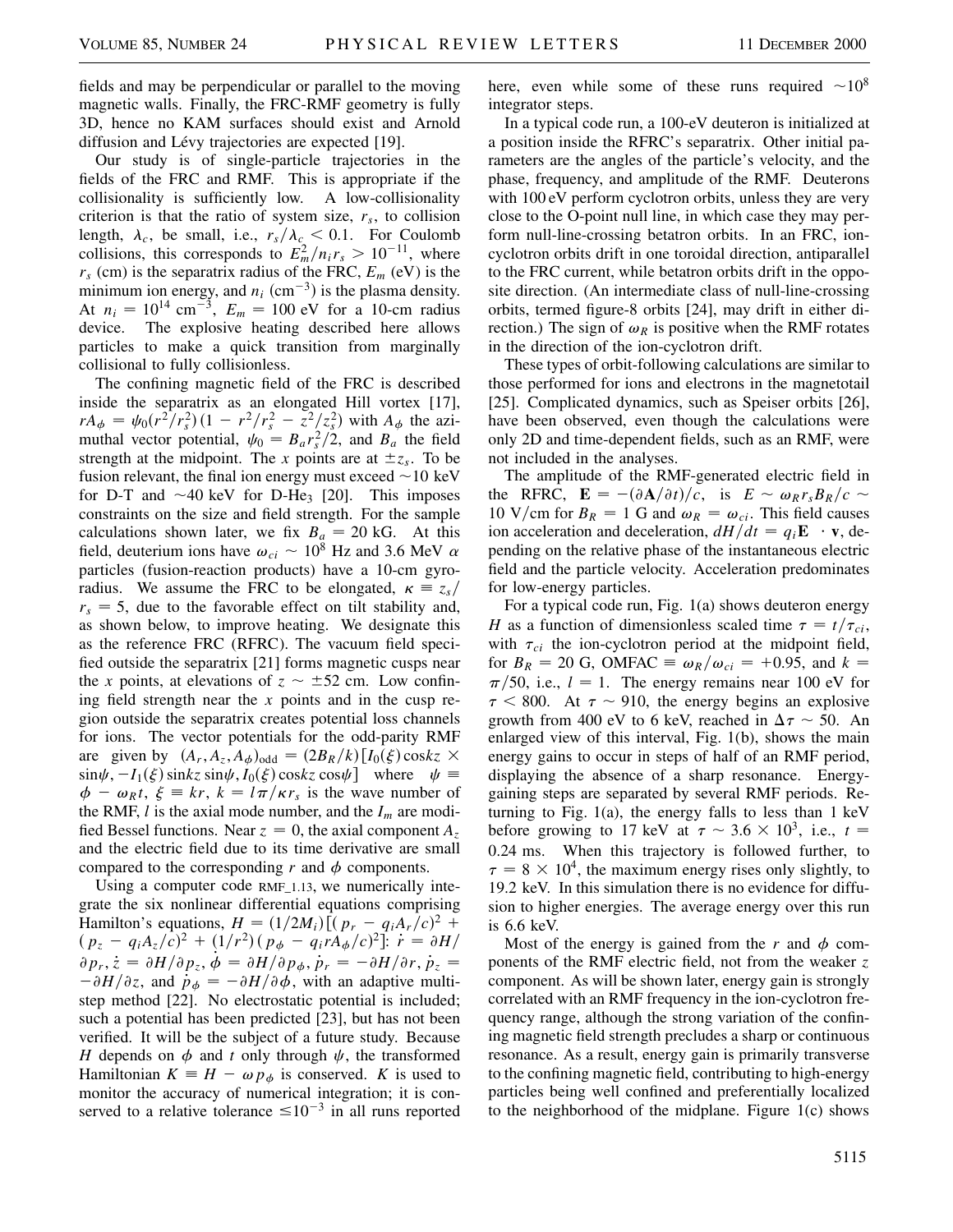

FIG. 1 (color). In this figure, color coding is used to distinguish successive time intervals. (a) Deuteron energy versus scaled dimensionless time  $\tau = \omega_{ci} t / 2\pi$ . (b) Enlarged view of deuteron energy versus  $\tau$  during a period of explosive growth. (c) Deuteron axial position  $z$  versus  $\tau$ . (d) Deuteron energy versus axial position.



FIG. 2 (color). (a) Maximum energy attained by deuterons in the RFRC versus OMFAC  $\equiv \omega_R/\omega_{ci}$  for  $B_R = 8$ , 32, and 144 G and  $\tau = 10^4$ . OMFAC was varied in steps of size 0.02. (b) Maximum energy attained by deuterons in the RFRC versus  $B_R$  for OMFAC = 0.5, 1.0, 1.5, and 2.0, and  $\tau = 10^4$ .